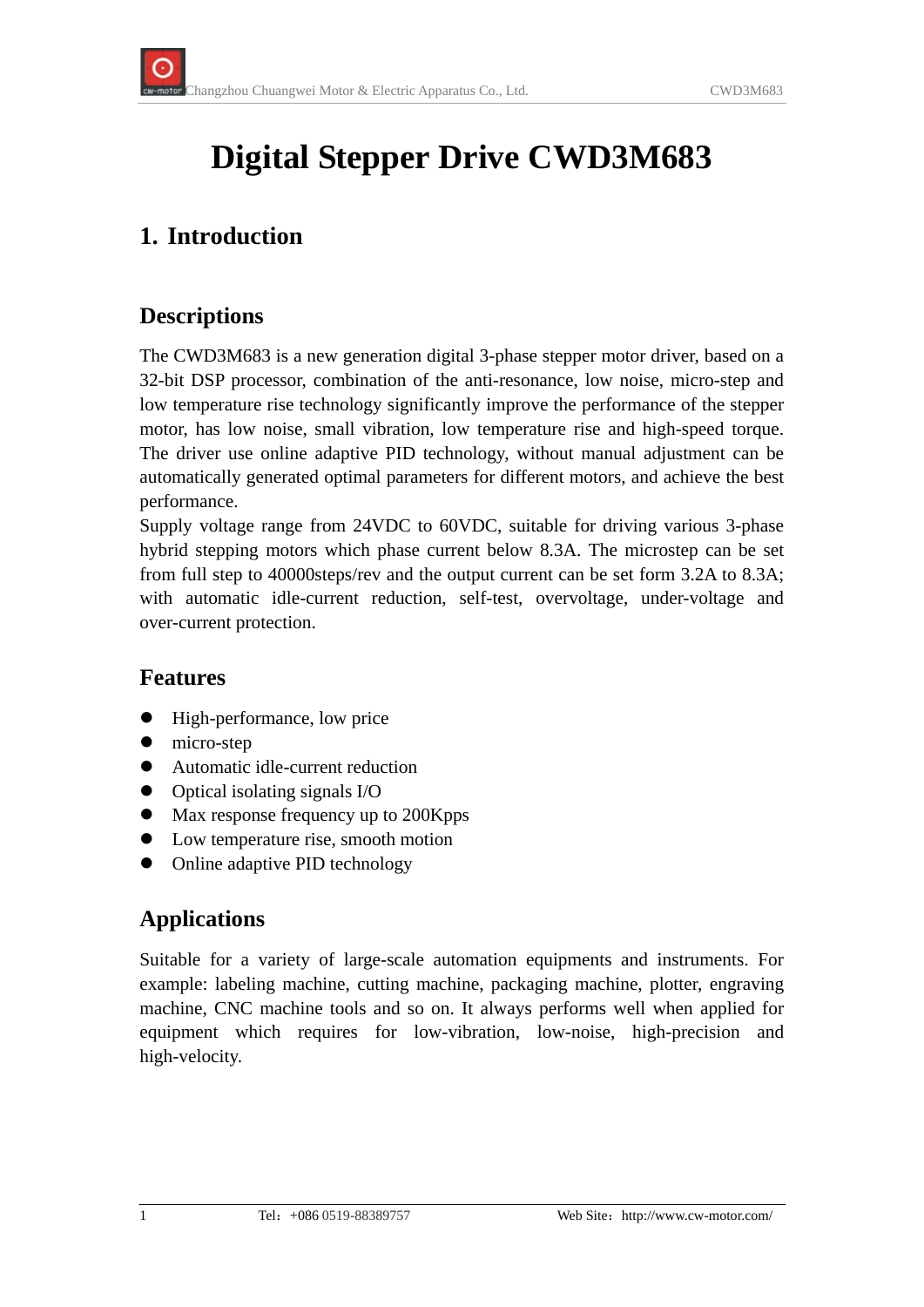## **Electrical Specifications**

| Parameter                     | Min | Typical | Max | Jnit |
|-------------------------------|-----|---------|-----|------|
| Input Voltage(DC)             |     |         | 60  | VDC  |
| Output current                |     |         | 8.3 |      |
| <b>Pulse Signal Frequency</b> |     |         | 200 | KHZ  |
| Logic Signal Current          |     |         |     |      |

# **2. Current and microstep Setting**

### **Current setting**

| Peak    | <b>RMS</b> | SW <sub>1</sub> | SW <sub>2</sub> | SW <sub>3</sub> |
|---------|------------|-----------------|-----------------|-----------------|
| Default |            | off             | off             | off             |
| 3.2A    | 2.3A       | on              | off             | off             |
| 4.0A    | 2.9A       | off             | <sub>on</sub>   | off             |
| 4.9A    | 3.5A       | on              | <sub>on</sub>   | off             |
| 5.7A    | 4.1A       | off             | off             | on              |
| 6.4A    | 4.6A       | on              | off             | on              |
| 7.3A    | 5.2A       | off             | <sub>on</sub>   | on              |
| 8.3A    | 5.9A       | on              | on              | on              |

## **Standstill Current Setting**

SW4 is used for standstill current setting. OFF meaning that the standstill current is half of the dynamic current; and ON meaning that standstill current is the same as the selected dynamic current. Usually the SW4 is set to OFF, in order to reduce the heat of the motor and driver.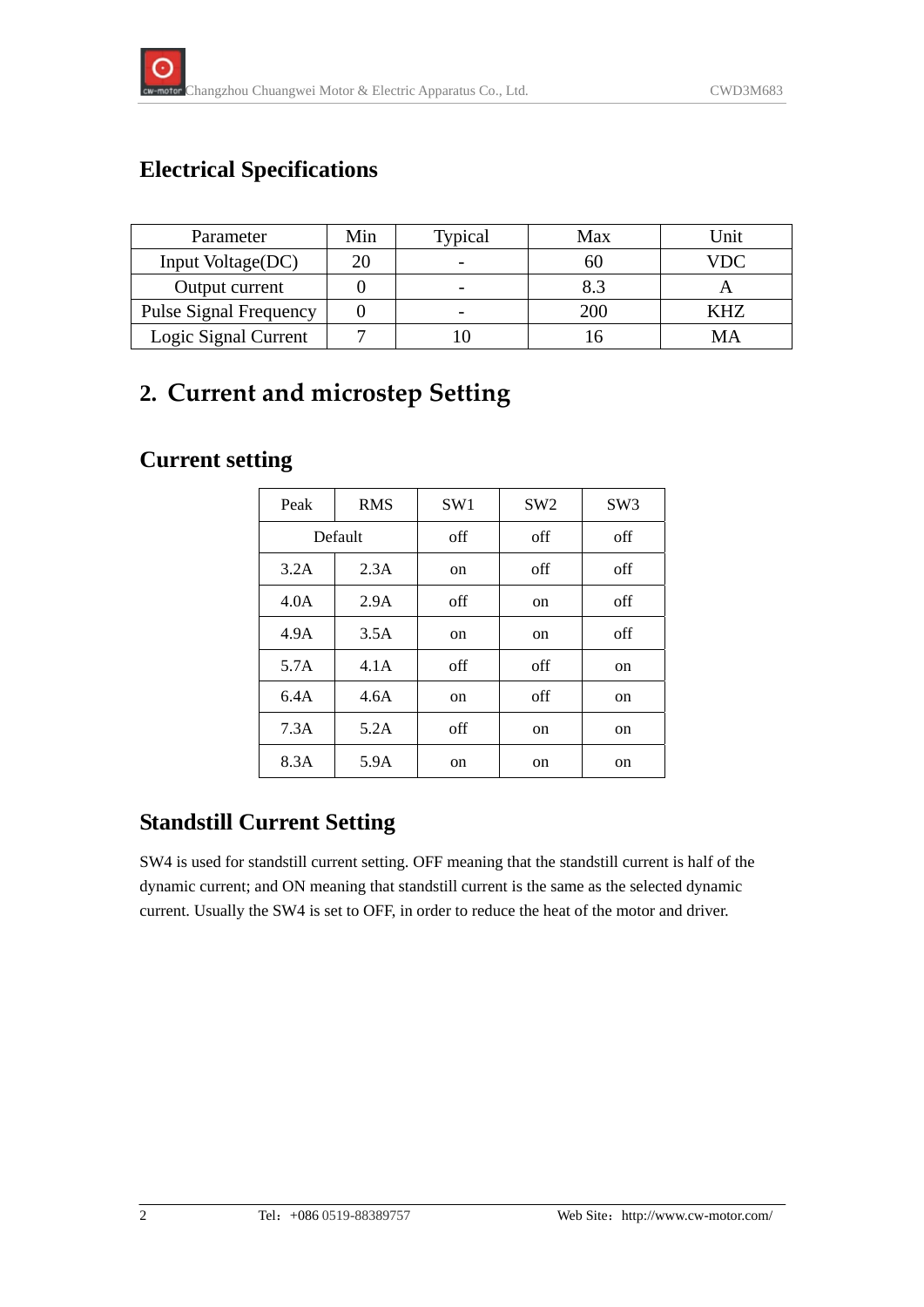### **Microstep Setting**

| Step/Rev | SW <sub>5</sub> | SW <sub>6</sub> | SW7 | SW <sub>8</sub> |
|----------|-----------------|-----------------|-----|-----------------|
| Default  | on              | on              | on  | on              |
| 400      | off             | on              | on  | on              |
| 800      | <sub>on</sub>   | off             | on  | <sub>on</sub>   |
| 1600     | off             | off             | on  | <sub>on</sub>   |
| 3200     | on              | on              | off | on              |
| 6400     | off             | on              | off | on              |
| 12800    | on              | off             | off | on              |
| 25600    | off             | off             | off | on              |
| 1000     | on              | on              | on  | off             |
| 2000     | off             | on              | on  | off             |
| 4000     | on              | off             | on  | off             |
| 5000     | off             | off             | on  | off             |
| 8000     | on              | on              | off | off             |
| 10000    | off             | on              | off | off             |
| 20000    | on              | off             | off | off             |
| 40000    | off             | off             | off | off             |

## **3. Connectors and Pin Assignment**

## **Control signal Connector**

| Control Signal connector |                                                           |  |
|--------------------------|-----------------------------------------------------------|--|
| Name                     | Description                                               |  |
| $PUL+$                   | Pulse signal positive                                     |  |
| PUL-                     | Pulse signal negative                                     |  |
| $DIR+$                   | Direction signal positive                                 |  |
| DIR-                     | Direction signal negative                                 |  |
| $ENA+$                   | Enable signal positive, usually left unconnected(enable)  |  |
| ENA-                     | Enable signal negative, usually left unconnected (enable) |  |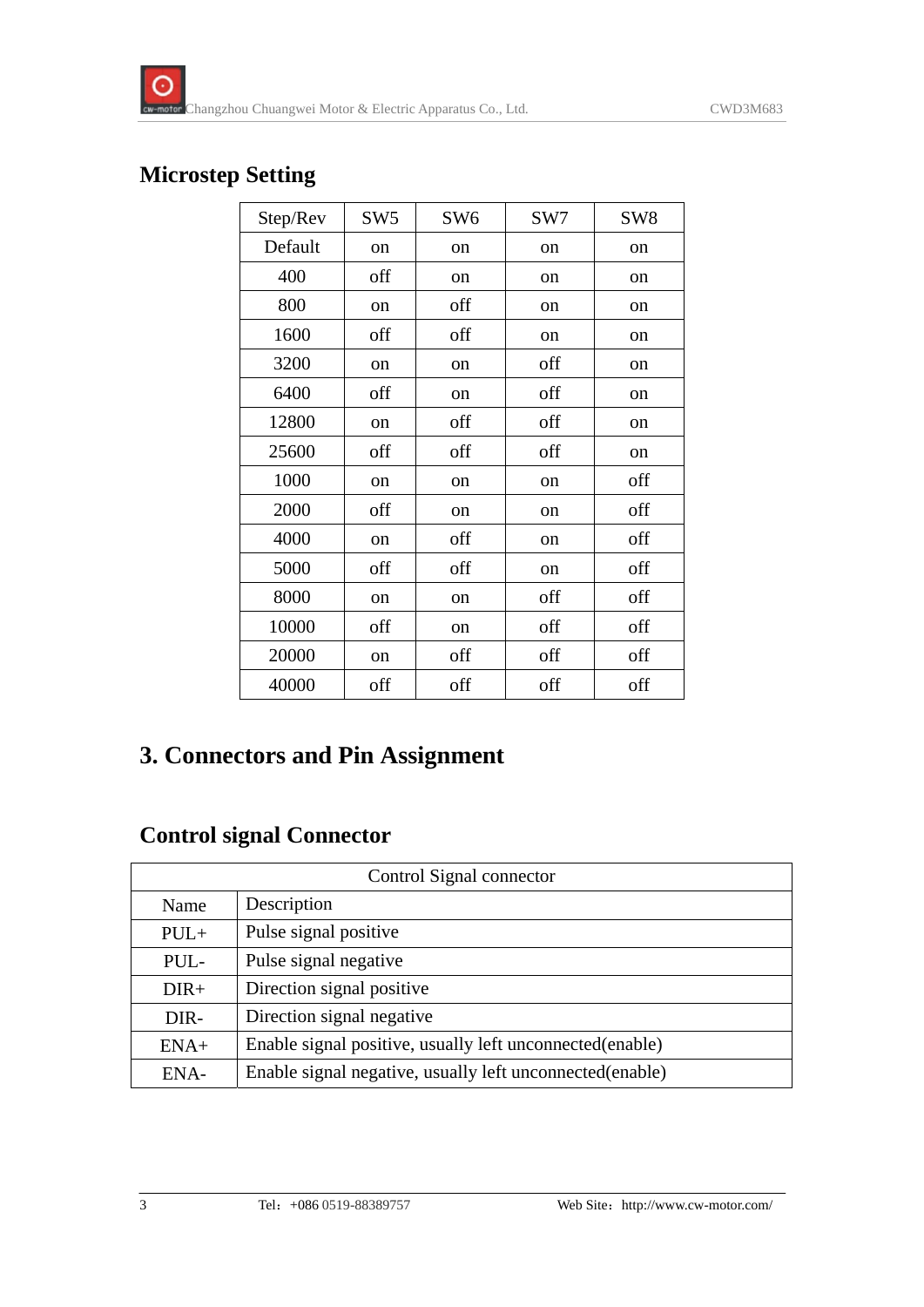#### **Power and Motor Connector**

| <b>GND</b> | Power Ground            |  |
|------------|-------------------------|--|
| $+VDC$     | Power supply, 20~60 VDC |  |
|            | Motor phase U           |  |
|            | Motor phase V           |  |
| W          | Motor phase W           |  |

### **Control Signal Connector Interface**



Figure1: Common-Cathode



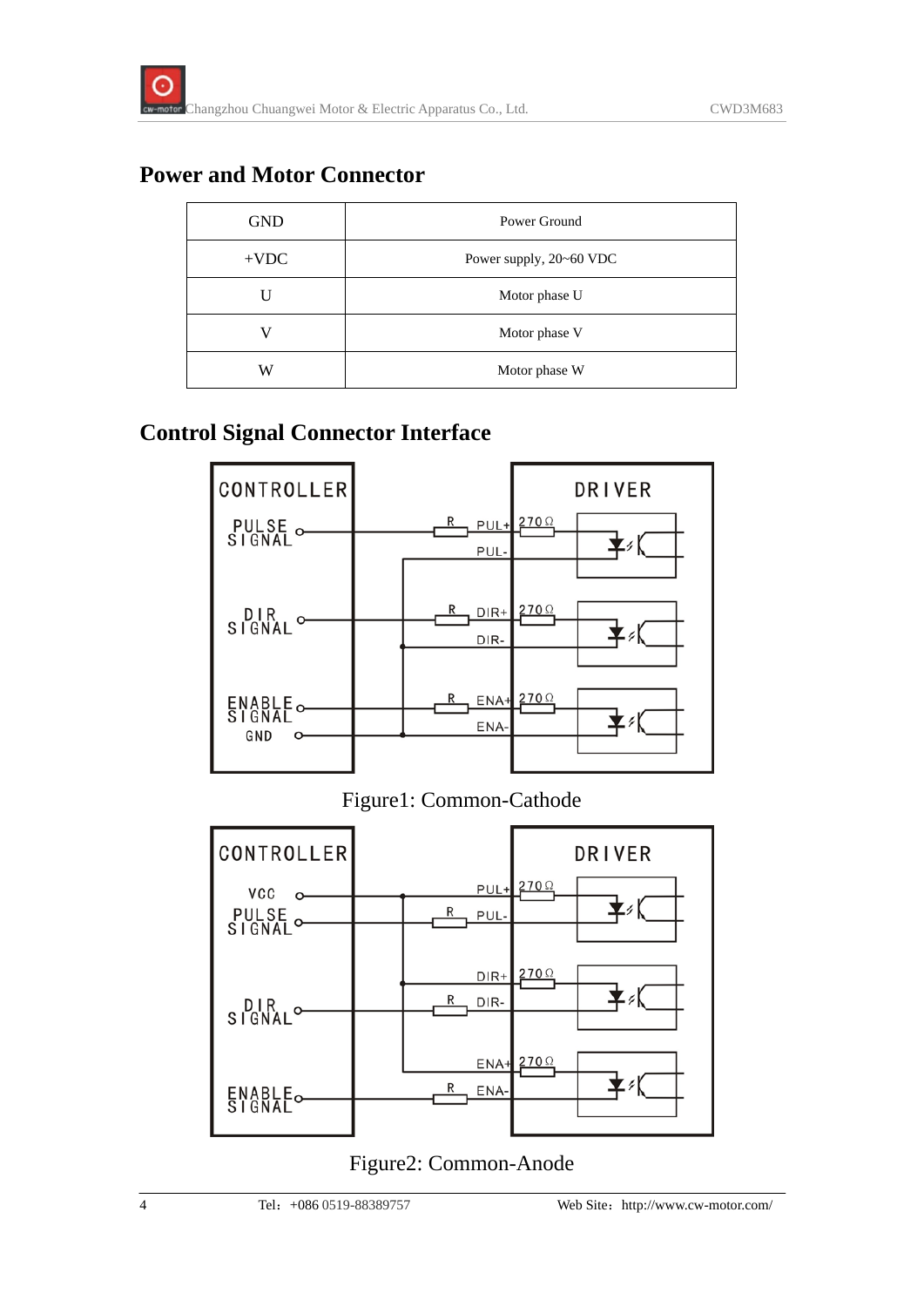| VCC |              |
|-----|--------------|
| 5V  |              |
| 12V | 680 Q        |
| 24V | $1.8K\Omega$ |



Figure 3: Typical connection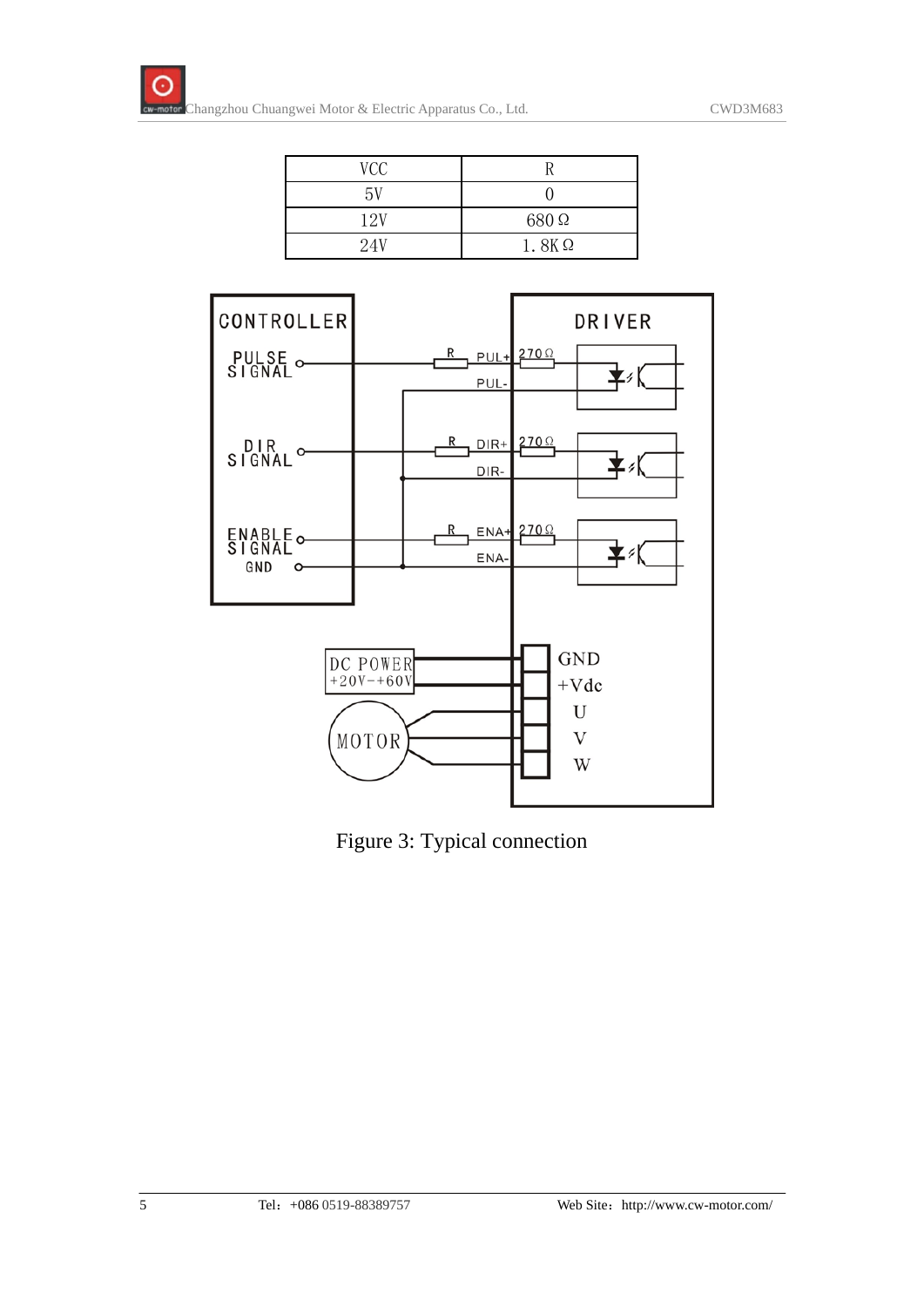# **4. Problems and Solutions**

| problems                             | <b>Possible cause</b>            | solutions                         |  |
|--------------------------------------|----------------------------------|-----------------------------------|--|
|                                      | No power supply                  | Check the power supply            |  |
| Motor is not                         | No control signal                | Check the control signal          |  |
| rotating                             |                                  | Don't connected the enable signal |  |
|                                      | The driver is disabled           | or enable the driver              |  |
|                                      | Supply voltage is too high or    |                                   |  |
|                                      | too low                          | Check the supply voltage          |  |
|                                      | Motor line short-circuit         | Check motor lines eliminate the   |  |
| <b>ALM</b> lights                    |                                  | short-circuit                     |  |
|                                      | Motor line wrong connect         | Check the motor wiring            |  |
|                                      | Motor or drive failure           | Replace the motor or drive        |  |
| <b>Motor rotates in</b>              | Motor phases connected in        |                                   |  |
| the wrong                            | reverse                          | Reverse the phases line           |  |
| direction                            | Motor line break                 | Change the phases are connected   |  |
|                                      | The Micro steps set incorrectly. | Set the correct segments          |  |
| <b>Inaccurate</b><br><b>Position</b> | The motor load is too heavy.     | Increasing the current            |  |
|                                      | Control signal is interfered     | Eliminate interference            |  |
| <b>Motor Stalled</b>                 | Power supply voltage too low     | Increasing the supply voltage     |  |
|                                      | Accelerating time is too short.  | Extend the acceleration time      |  |
|                                      | Current setting is too small     | Increasing the current            |  |
|                                      | Motor torque is too small        | Replace the motor                 |  |